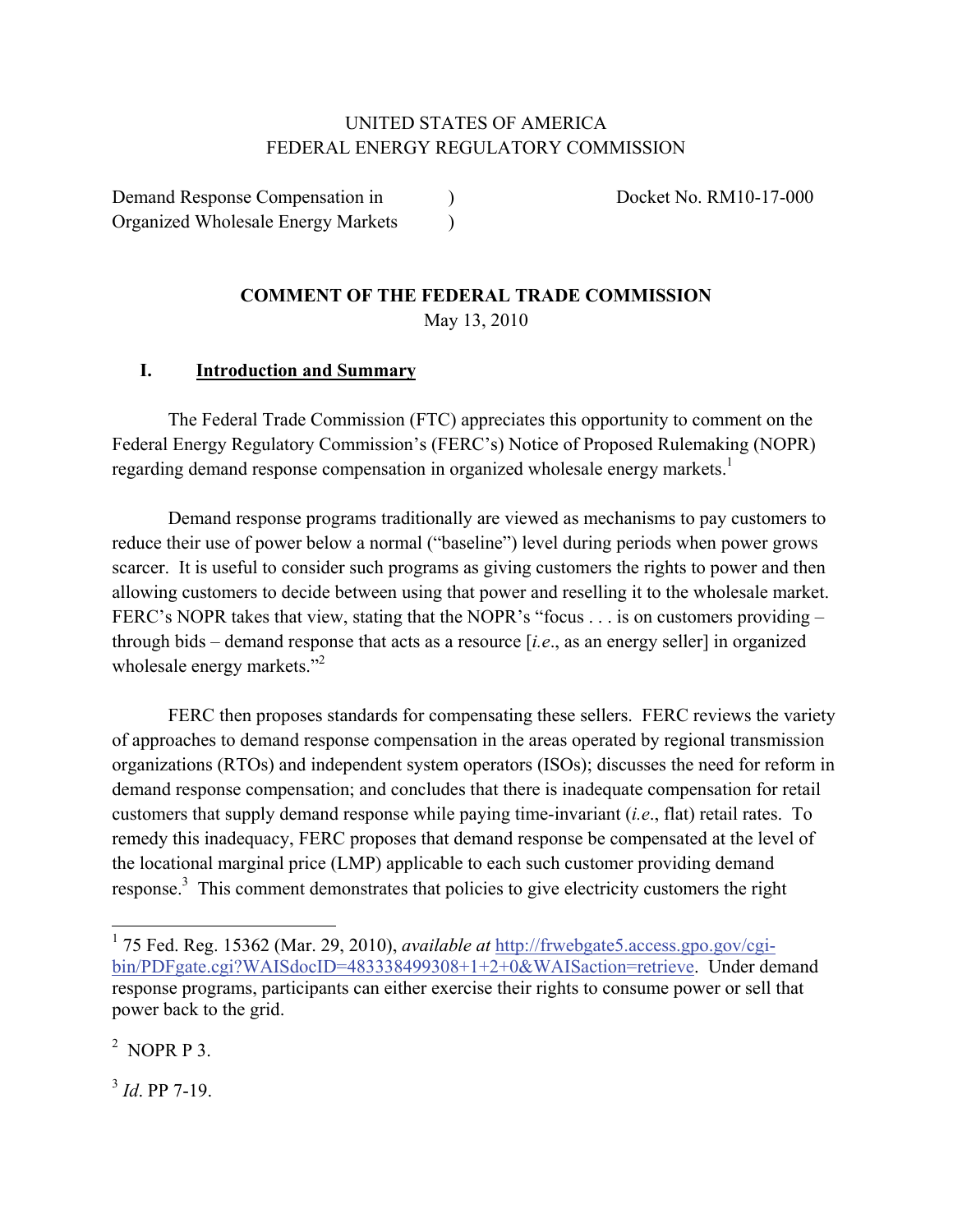incentives to provide demand response will (1) allow demand response providers to sell power at an LMP that accurately represents social cost and (2) require firms to pay the same amount for their power, regardless of whether they use it or sell it to a demand response program. Stated differently, policies that give the wrong incentives may make it more profitable for demand response providers to sell power rather than consume it to produce socially desirable goods or services.

 We question the soundness of a policy that would pay companies the proceeds from the sale of power that they never bought in the first place. Such a policy would create situations in which a demand response provider would find it more profitable to sell its power rights (*i.e.*, provide demand response) than to consume that power, even though the value to society of consuming that power exceeds the power's cost to society. Our comment addresses FERC's question about how to compensate demand response provided by a retail electricity customer that pays a flat retail price for power. An efficient demand response compensation scheme allows the customer to sell power to which it has rights – at an LMP that captures the full social cost of the marginal unit of power – and to pay the usual retail price to acquire the power that it resells.<sup>4</sup> One way to implement this compensation scheme is to consider demand response to be a single buy-sell transaction that determines the compensation level by subtracting the retail price from the LMP.

Although there are reasons to conclude, as FERC does, that current compensation for demand response is insufficient to elicit efficient levels of demand response, this insufficiency does not stem entirely from the formulas that RTOs and ISOs use (or propose to use) to compensate retail demand response providers. It also arises in significant part from a system that fails to set LMPs encompassing all of the social costs of electricity. Distortions of wholesale pricing – such as those stemming from the exercise of market power, from market power mitigation measures, or from the omission of other social costs – may cause the LMP to diverge from the efficient price. LMPs that internalize the full social costs of power are a necessary component of efficient compensation for demand response. The inclusion of full social costs in LMPs also has the added benefit of setting more efficient prices to guide decisions by all participants in wholesale electricity markets. To the extent that it is impractical to swiftly correct market flaws that make LMPs inaccurate, the efficient short-term response is unlikely to involve treating power as a free good. Rather, FERC should take direct action to adjust the

<sup>&</sup>lt;sup>4</sup> This is an implication of a more general principle that underlies, for example, hedging strategies that firms use to mitigate the risk of future price fluctuations. These strategies buy rights to a commodity on the futures market at the expected future price and then, when the futures contract matures, give the firm an efficient incentive to adjust its consumption by buying or selling at the spot market price. A discussion and an example appear in Section III and the Appendix to this comment.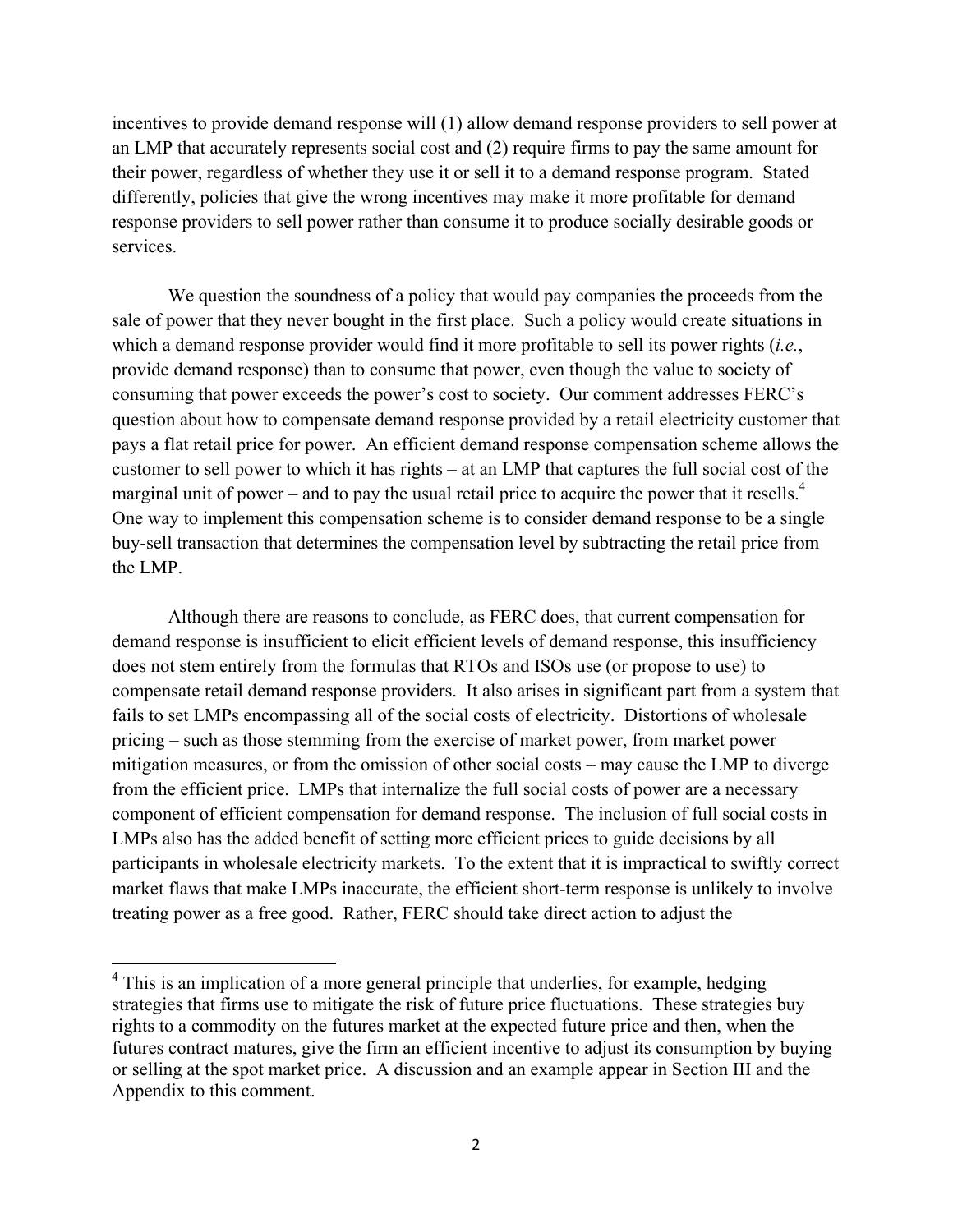compensation of demand response providers and articulate the conditions under which such interventions would be phased out.

 The inaccuracy of current LMPs is a separate issue from the need to charge end-users the same price for power that they consume and for power that they sell. A policy approach that separates these issues and directly addresses each issue will be easier to design in the near term and to revise as necessary in the long term.

# **II. Interest of the Federal Trade Commission**

The FTC is an independent agency of the United States Government responsible for maintaining competition and safeguarding the interests of consumers, both through enforcement of the antitrust and consumer protection laws and through competition policy research and advocacy. The FTC often analyzes regulatory or legislative proposals that may affect competition or allocative efficiency in the electric power industry. The FTC also reviews proposed mergers that involve electric and natural gas utility companies, as well as other parts of the energy industry. In the course of this work, as well as in antitrust and consumer protection research, investigation, and litigation, the FTC applies established legal and economic principles and recent developments in economic theory and empirical analysis. The energy sector, including electric power, has been an important focus of the FTC's antitrust enforcement and competition advocacy.<sup>5</sup> The FTC's competition advocacy program has produced two staff reports on electric power industry restructuring issues at the wholesale and retail levels.<sup>6</sup> The FTC staff also contributed (as did FERC staff) to the work of the Electric Energy Market Competition Task Force, which issued a *Report to Congress* in 2007.<sup>7</sup> In addition, the FTC has

http://www.ftc.gov/speeches/majoras/070410energyconferenceremarks.pdf. FTC merger cases involving electric power markets have included the *DTE Energy/MCN Energy* (2001) (consent order), *available at* http://wwwftc.gov/os/2001/05/dtemcndo.pdf; and *PacifiCorp/Peabody Holding* (1998) (consent agreement), *available at*

http://www.ftc.gov/os/1998/02/9710091.agr.htm. (The FTC subsequently withdrew the *PacifiCorp* settlement when the seller accepted an alternative acquisition offer that did not pose a threat to competition.)

6 FTC Staff Report, *Competition and Consumer Protection Perspectives on Electric Power Regulatory Reform: Focus on Retail Competition* (Sept. 2001), *available at* http://www.ftc.gov/reports/elec/electricityreport.pdf; FTC Staff Report, *Competition and Consumer Protection Perspective on Electric Power Regulatory Reform* (July 2000), *available at* http://www.ftc.gov/be/v000009.htm (compiling previous comments from the FTC staff provided to various state and federal agencies).

 <sup>5</sup> *See, e.g.* Opening Remarks at the FTC Conference on *Energy Markets in the 21st Century: Competition Policy in Perspective* (Apr. 10, 2007), *available at*

<sup>7</sup> *See* http://www.ferc.gov/legal/fed-sta/ene-pol-act/epact-fina-rpt.pdf.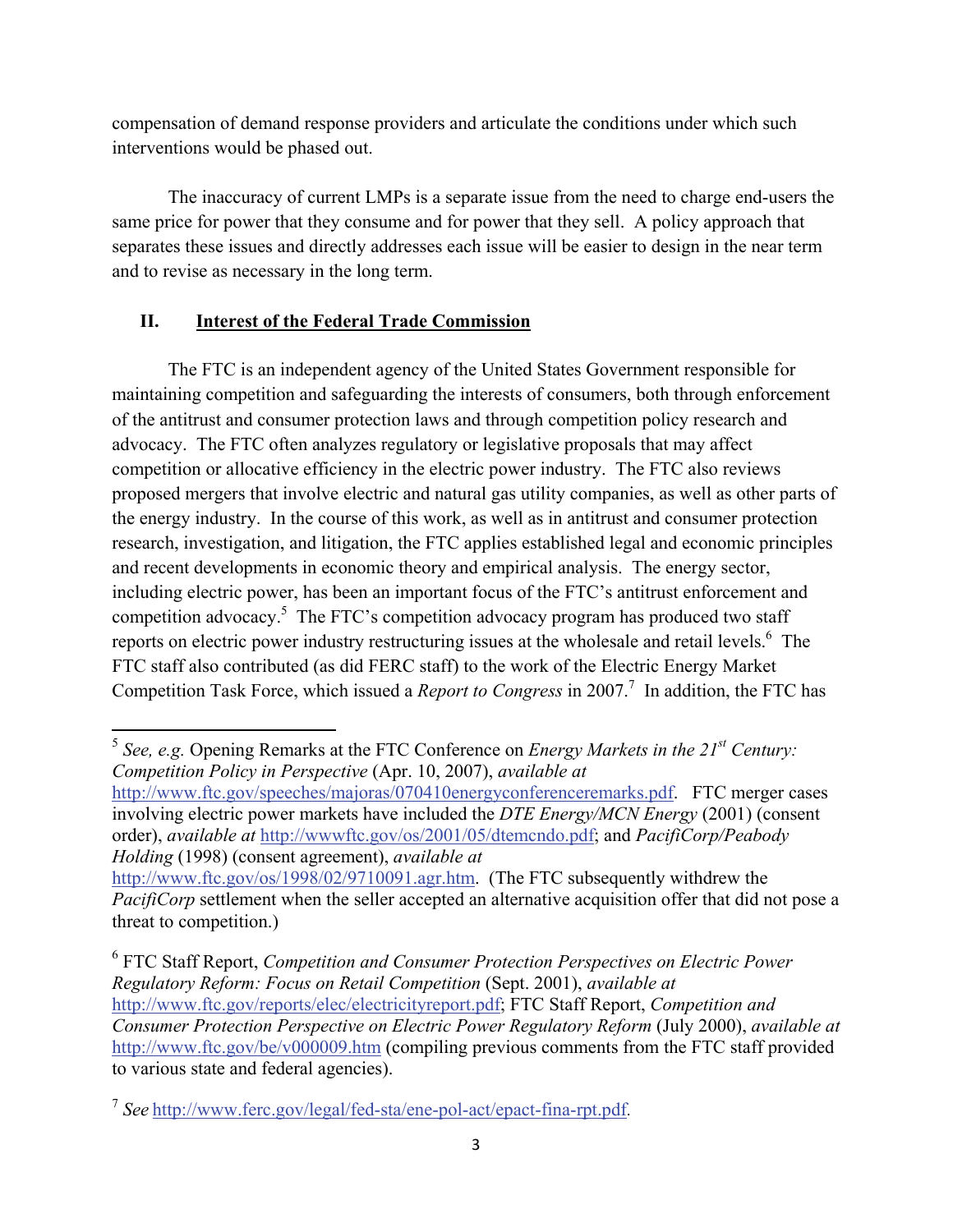held public conferences on energy topics, including *Energy Markets in the 21st Century* (April 10-12, 2007)<sup>8</sup> and *Carbon Offsets & Renewable Energy Certificates* (January 8, 2008).<sup>9</sup>

 The FTC and its staff have filed numerous competition advocacy comments with FERC and participated in FERC technical conferences on market power issues. For example, in March 2007, the Deputy Director for Antitrust in the FTC's Bureau of Economics served as a panelist for a technical conference on FERC's merger and acquisition review standards under Federal Power Act Section 203 (Docket No. AD07-2-000). Similarly, the FTC submitted comments in December 2009 in FERC's proceedings on possible elements of a National Action Plan on Demand Response (Docket No. AD09-10-000)<sup>10</sup> and on transmission planning processes (Docket No. AD09-8-000).<sup>11</sup> In March 2010, the FTC filed a comment on performance metrics for RTOs and ISOs (Docket No. AD10-5-000),<sup>12</sup> and last month the FTC commented in response to FERC's Notice of Inquiry concerning integration of variable energy resources (Docket No. RM10-11-000).<sup>13</sup> The FTC also has commented on FERC's initiatives to promote wholesale electricity competition and on various state issues associated with restructuring the electric power industry.14

9 Conference materials *available at*

http://www.ftc.gov/bcp/workshops/carbonoffsets/index.shtml. Other programs have included the FTC's public workshop on *Market Power and Consumer Protection Issues Involved with Encouraging Competition in the U.S. Electric Industry*, held on September 13-14, 1999 (workshop materials *available at* http://www/ftc.gov/bcp/elecworks/index.shtm); and the Department of Justice and FTC workshop on *Electricity Policy*, held on April 23, 1996.

<u> 1989 - Johann Stein, marwolaethau a gweledydd a ganlad y ganlad y ganlad y ganlad y ganlad y ganlad y ganlad</u>

<sup>10</sup> This comment is available at http://www.ftc.gov/os/2009/12/V100002ferc.pdf.

<sup>11</sup> This comment is available at http://www.ftc.gov/os/2009/12/V100001ferc.pdf.

<sup>12</sup> This comment is available at http://www.ftc.gov/os/2010/03/100319performancemetrics.pdf.

<sup>13</sup> This comment is available at http://www.ftc.gov/os/2010/04/V100009ferccomment.pdf.

<sup>14</sup> *See*, *e.g*., Federal Trade Commission, Comment before the Federal Energy Regulatory Commission on Wholesale Competition in Regions with Organized Electric Markets, FERC Docket Nos. RM07-19-000 and AD07-7-000 (Apr. 17, 2008), *available at* http://www.ftc.gov/be/v070014b.pdf. A listing of FTC and FTC staff competition advocacy comments to federal and state regulatory agencies (in reverse chronological order) is available at http://www.ftc.gov/opp/advocacy\_date.shtm.

<sup>8</sup> Conference materials *available at* http://www.ftc.gov/bcp/workshops/energymarkets/index.shtml.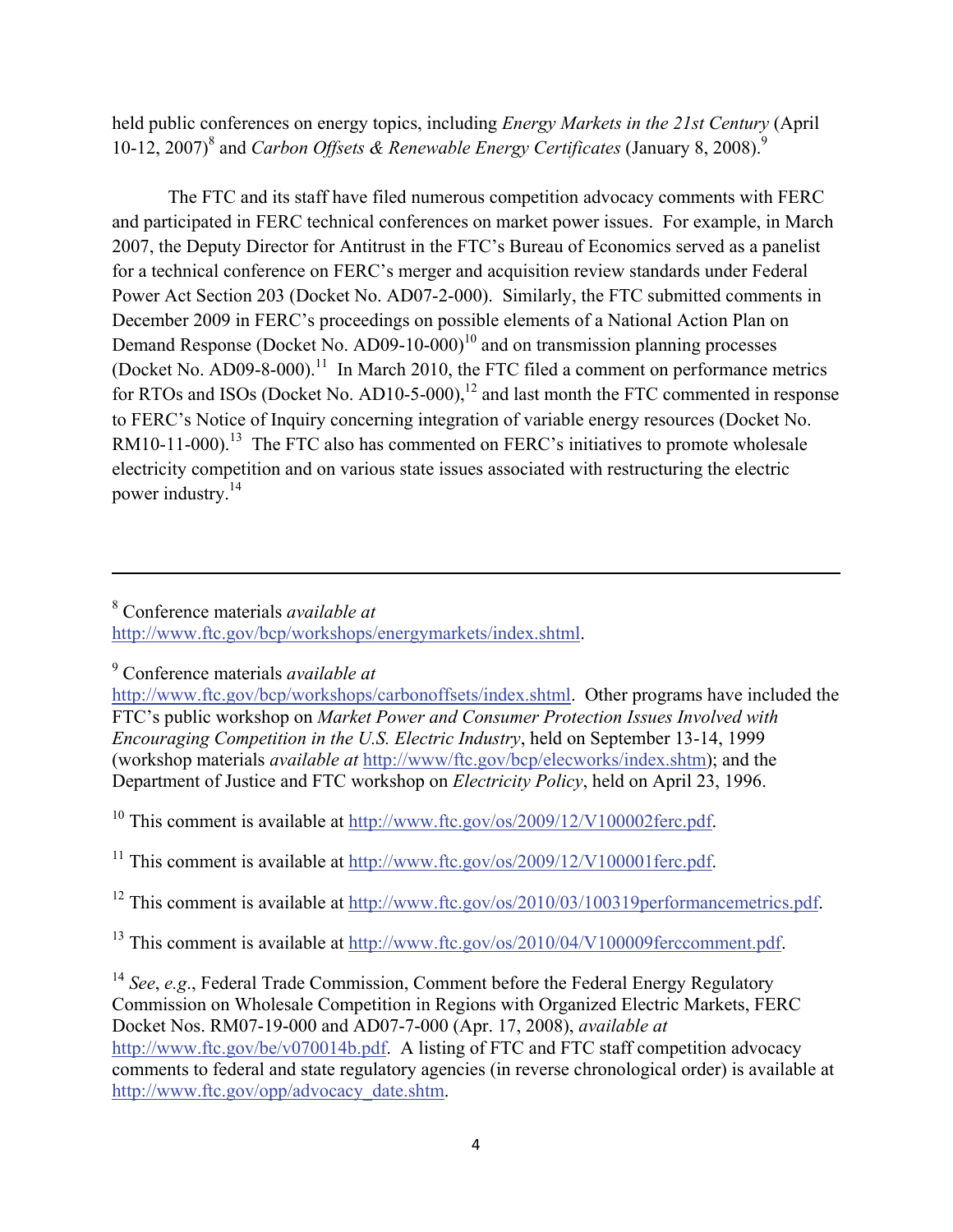### **III. The Case for Making Demand Response Providers Pay the Retail Price for the Power They Resell at LMP**

Demand response programs often assign each customer a baseline consumption level that attempts to capture the amount of power the customer would have used in the absence of the demand response program. Demand response programs then offer the customer a price per kilowatt-hour (kWh) of the baseline quantity that the customer does not use.

An example at the retail levels is the Peak Time Rebate program run by San Diego Gas  $\&$ Electric. That program declares scarcity days on which it pays a customer 75 cents for each kWh that the customer's consumption is below a baseline calculated from average consumption in the days before the event.<sup>15</sup> It is clear that SDG&E, like many similar firms, does not charge customers extra during baseline-setting periods, when the company bundles valuable baseline rights with the power that customers use during the baseline-setting period. It is implicitly giving away valuable rights and should expect customers to consume too many of them.<sup>16</sup> SDG&E both sells the customer power<sup>17</sup> and runs the rebate program that implicitly buys the power back. Thus, the 75-cent payment could be the resale proceeds net of the retail price at which the customer bought the power.<sup>18</sup>

 <sup>15</sup> Specifically, SDG&E defines the baseline for a "weekday event" as "the total consumption for the hours of 11 a.m.-6 p.m. averaged over the three (3) highest days from within the immediately preceding five (5) similar non-holiday week days prior to the event." *See* http://www.sdge.com/tm2/pdf/ELEC\_ELEC-SCHEDS\_PTR.pdf.

 $16$  For evidence that customers increase consumption to raise their baselines and get extra rebates in a very similar program, *see* Frank A. Wolak, "Residential Customer Response to Real-Time Pricing: The Anaheim Critical-Peak Pricing Experiment" (working paper, Stanford University, 2006), *available at* ftp://zia.stanford.edu/pub/papers/anaheim\_cpp.pdf. We return to questions about pricing baseline rights in Section IV, *infra*.

<sup>&</sup>lt;sup>17</sup> Like most utilities, SDG&E sells power to residential customers under a "requirement" contract that obligates it to sell the customer as much power as the customer wants at a predetermined price. Thus, SDG&E loses money on every kWh of power that it sells during periods of increased scarcity, when power is unusually expensive.

 $18$  SDG&E does not compensate customers at the wholesale price less the retail price from its increasing block residential retail rates. In other words, San Diego customers who use a lot of power pay more for their last unit of power than do customers who use only a little power. But the customer's consumption level does not affect the 75 cents/kWh payment. Thus, SDG&E's pricing is at best an approximation of the net demand response compensation that would arise if the customer bought power at the applicable retail price and resold it.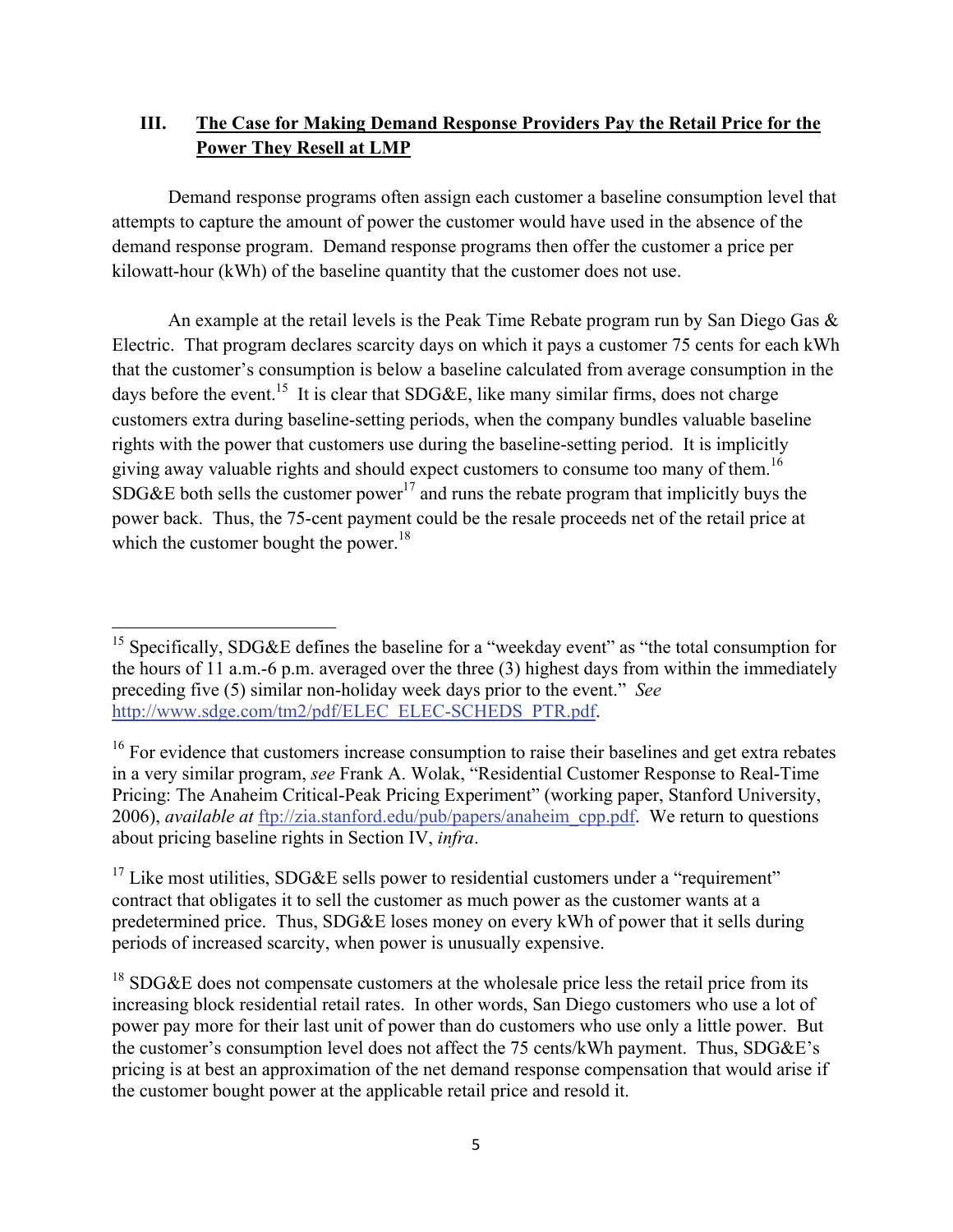In some wholesale markets, however, the "curtailment service provider" that administers the demand response program and pays the customer to reduce load is different from the firm that sells customers power at retail. Retail providers that simply bill customers for the power they use will typically have no reason to bill a customer for power that the customer resold before it passed through the customer's meter. Further, many entities conceive of demand response as programs that involve paying customers to reduce consumption rather than paying them to resell power. For example, ISO New England's demand response program website says that "[d]emand response programs compensate large electricity users for reducing consumption when market prices are high or demand is high and system reliability is at risk."<sup>19</sup> Such a view makes it seem natural not to charge customers for the power they were paid not to use. We show below that this "natural" approach creates poor incentives. Thus, the central points of this section are that FERC is correct to conceive of demand response as the resale of power, and that FERC policy should ensure that customers pay for the power regardless of whether they use it or resell it.

FERC observes that some RTOs and ISOs favor compensating demand response at the level of LMP minus the retail power price if the retail price of power is fixed (time-invariant). The PJM market, which runs a wholesale electricity system covering the Mid-Atlantic region and extending west to Chicago, has been doing so for several years. Advocates of this position maintain that paying LMP without any such subtraction or purchase requirement will overcompensate demand response. Stated slightly differently, the concern is that demand response providers already receive a benefit because they do not pay their retail suppliers for power they would have consumed had they not provided demand response.

This concern about overcompensation is well founded. It is useful to view demand response as a provision that allows end-users to decide between consuming power themselves and reselling it. End-users have the appropriate incentives<sup>20</sup> if they pay the same price for power that they consume and for power that they sell. If customers have to pay the retail price for power that they use but pay nothing for power that they resell, then they will have incentives to resell power in situations in which it would be more beneficial to society for them to consume it.

The example in the Appendix illustrates this reasoning. It observes that efficient demand response compensation creates incentives for the customer to consume power from the grid whenever the marginal social benefit (MB) of consumption exceeds the marginal social cost (MC) of power, as approximated by the LMP. Formally, this is written as MB>MC. Note that subtracting the same number from both sides of the inequality – for example, the fixed cost of

<sup>&</sup>lt;sup>19</sup> See http://www.iso-ne.com/genrtion\_resrcs/dr/index.html.

 $20$  Here, "appropriate" means efficient if the LMP equals marginal social cost.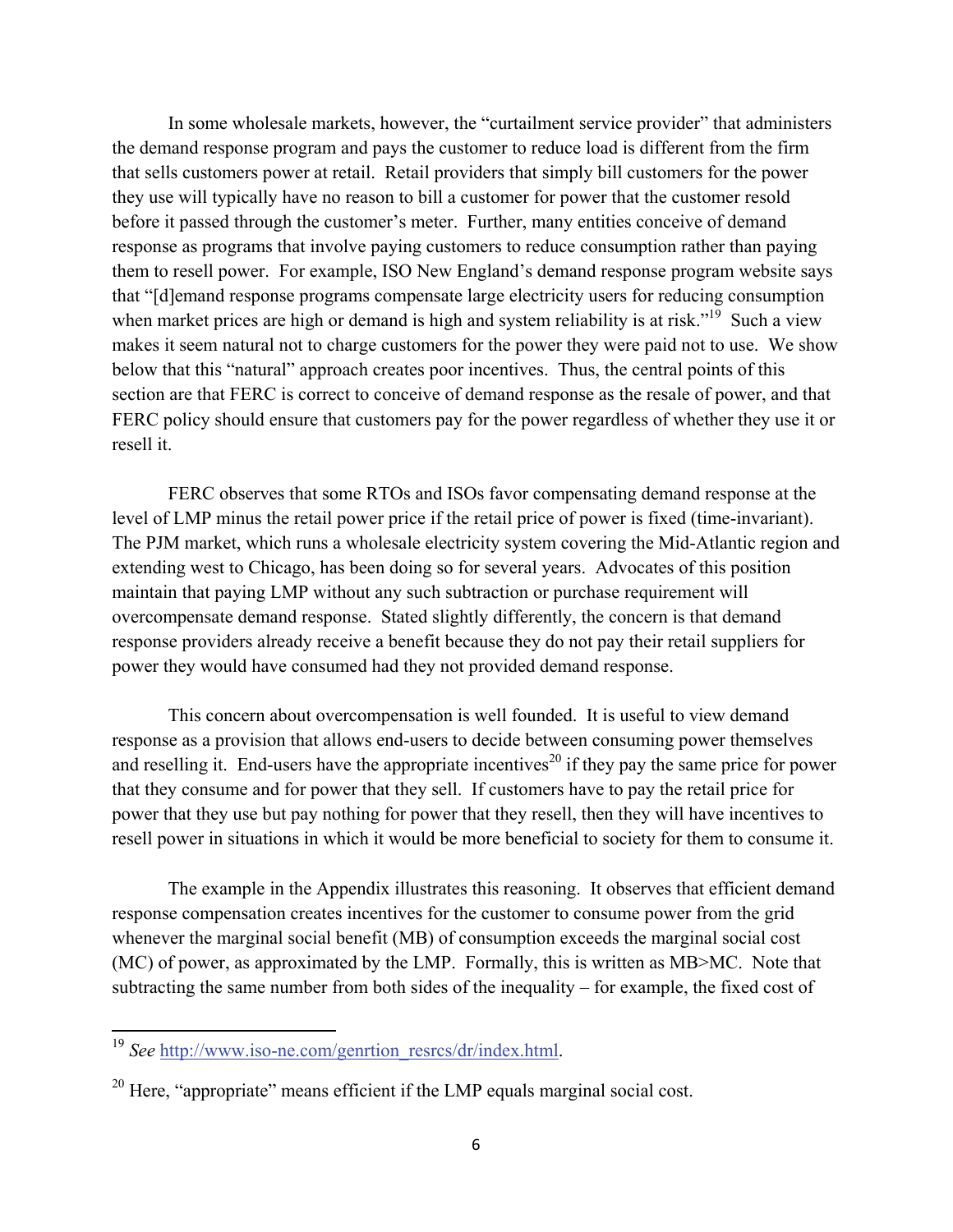retail power under traditional rate regulation – does not alter the inequality, and firms that had a correct incentive to provide demand response before the subtraction retain that incentive after the subtraction. But if the retail customer is charged only for power that is consumed but not for power that is resold, then the inequality may not hold. Whenever the inequality is reversed, the retail customer has an incentive to resell power even when it would be socially more efficient to consume it.

Customers who pay for the power they consume, but not the power that they sell back to the grid, will have an incentive to consume power not when the marginal benefit exceeds the marginal cost, but when the marginal benefit exceeds the sum of the marginal cost and the retail price. Simple algebra shows that buying when the difference between the marginal benefit and the retail price exceeds the marginal cost is equivalent to buying when the marginal benefit exceeds the sum of the retail price and the marginal cost.<sup>21</sup> Thus, giving away for free the power that customers resell implicitly raises the price of consuming power above the efficient level. This will lead firms to provide too much demand response.

# **IV. Good Demand Response Compensation Schemes Facilitate a Transition Toward Better Rate Structures**

 Several FTC comments have emphasized the benefits of moving consumers away from traditional time-invariant and time-of-use pricing schemes that do not expose them to hour-byhour fluctuations in the cost of power.<sup>22</sup> Demand response programs are a pragmatic, incremental step toward this goal. They can expose customers to the LMP during periods of increased scarcity, when time-invariant prices are least accurate and create the largest crosssubsidies. Demand response programs can be added to existing rates and regulatory infrastructure. Nevertheless, they should be considered an interim approach. Desirable demand response compensation should facilitate movement toward rate structures that correct all of the major flaws in the existing, legacy rate structure.<sup>23</sup>

 $2<sup>1</sup>$  If we charge the retail price P for just the power that firms consume, but not the power that they resell at the system marginal cost (MC), then firms will have an incentive to consume power whenever their marginal benefit less the price exceeds the marginal cost. Formally, that becomes MB-P>MC. If we add the retail price to both sides, we see that this is equivalent to saying that they will consume when MB>MC+P.

<sup>22</sup> *See*, *e.g.*, Comment of the Federal Trade Commission on Possible Elements of a National Action Plan on Demand Response, *supra* note 10; FTC Staff Report, *Competition and Consumer Protection Perspectives on Electric Power Regulatory Reform: Focus on Retail Competition*, *supra* note 6, Ch. III.

 $^{23}$  For further discussion of reasons why demand response programs should be considered only an interim step, *see* James Bushnell, Benjamin F. Hobbs, and Frank A. Wolak, "When It Comes to Demand Response, Is FERC its Own Worst Enemy?," 22:8 Electricity J. 9 (2009).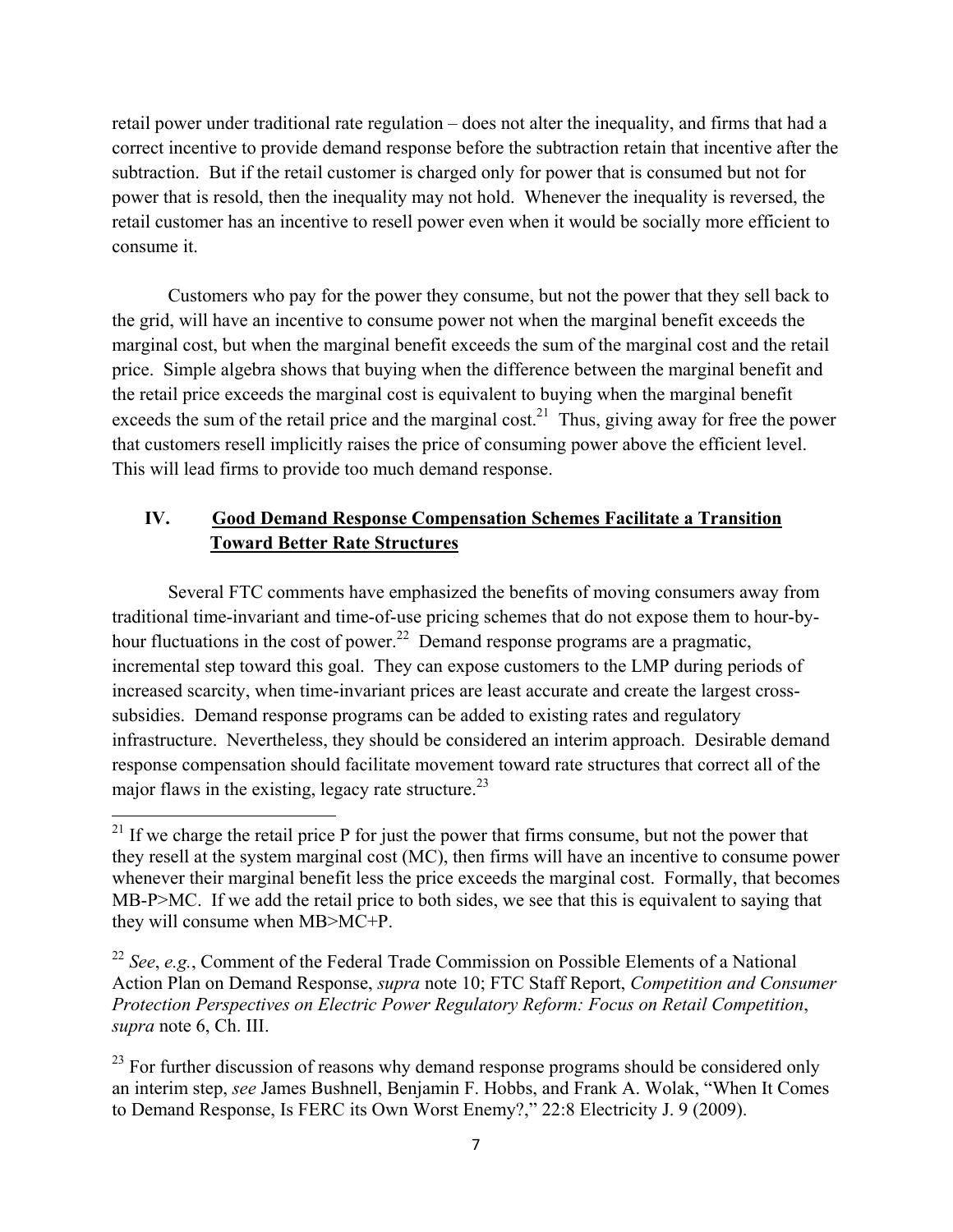Demand response programs do not fully correct these flaws when they fail to correctly define and price valuable rights to use power when it is scarce. Demand response programs implicitly buy those rights back from power consumers. An important, unresolved challenge in electricity policy is the efficient allocation of the right to use power at a predetermined price during periods when power is scarcer.<sup>24</sup> Example 2 in the Appendix illustrates how forcing flexible firms to pay for the option to buy power at the average cost during such periods can distort decisions. FERC staff acknowledges the challenges of allocating property rights ("baselines"): "The measurement of demand reductions associated with incentive-based demand response programs has proven to be a difficult and controversial problem . . . The key measurement issue is how to calculate the level of consumption that would have occurred if the participant had not curtailed consumption  $-i.e.,$  the customer baseline level. Once the customer baseline is determined, the level of reduction is calculated by subtracting the actual demand from the estimated baseline normal demand. . . . A key problem with most estimation methods is the potential for gaming – participants may bid into the market or state that they will curtail when they would already be shut down for the day."<sup>25</sup> We agree that bundling free baseline rights with power is fraught with difficulties, and we encourage movement toward approaches that sell these rights at appropriate prices.

We are concerned that it will be difficult to change obsolete, inefficient retail rates if demand response is viewed as a single transaction that assumes that the customer buys power under the traditional rate structure. FERC should consider whether it is feasible to compensate demand response at the LMP and to have demand response providers pay for the power they resell to the demand response program under the terms of the retail contract they choose. This would allow demand response programs to succeed without creating new institutional constituencies for flawed, obsolete pricing and raising obstacles to the adoption of improved (dynamic) retail pricing and of better-defined property rights.

#### **V. Efficient Compensation for Demand Response Requires Adjustments to LMP**

Even if a demand response program defines property rights correctly and charges the same price for the power that retail customers consume and the power that they resell, using LMPs that misstate the true marginal social cost of power will still lead to socially inefficient

<u> 1989 - Johann Stein, marwolaethau a gweledydd a ganlad y ganlad y ganlad y ganlad y ganlad y ganlad y ganlad</u>

<sup>24</sup> *See*, *e.g.*, Severin Borenstein, "Customer Risk from Real-Time Retail Electricity Pricing: Bill Volatility and Hedgability," 28:2 Energy J. 111 (2007).

<sup>25</sup> FERC Staff Report, *Assessment of Demand Response & Advanced Metering*, at 73, Docket No. AD06-2-000 (2006), *available at* http://www.ferc.gov/legal/staff-reports/demandresponse.pdf.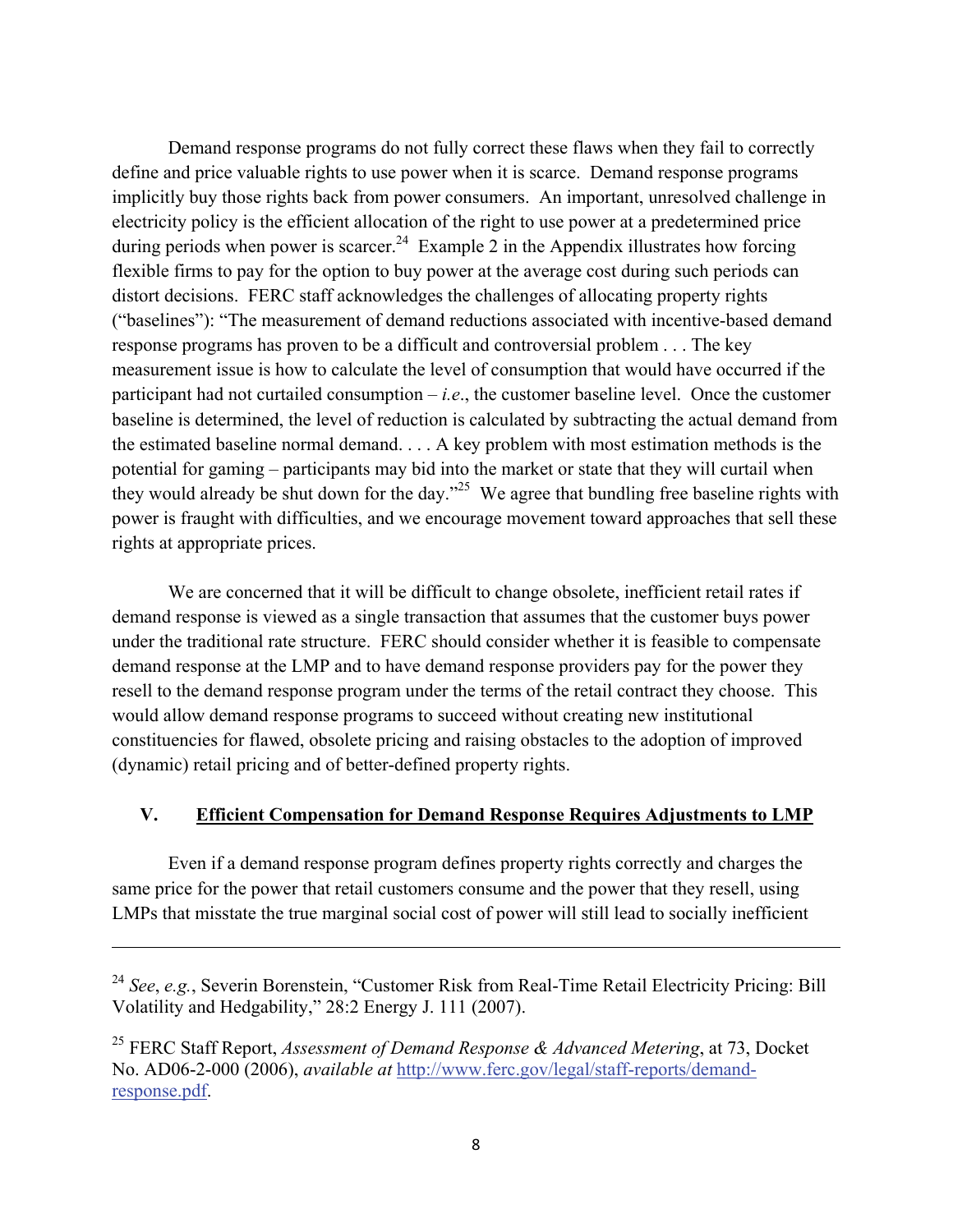results. Social marginal cost prices include the marginal cost both to the producer and to the rest of society. Costs to the rest of society include, for example, the cost of pollution. Pricing at the social marginal cost gives firms an incentive to generate power only when its benefits to society outweigh its costs to society, yielding maximum welfare.

Nevertheless, if LMPs omit important social costs (such as environmental degradation), then LMPs understate social marginal cost. This is currently the case with LMP calculations. For example, if power prices do not include the costs of the generator's pollutants, the LMP will fall short of the social marginal cost of power generation.<sup>26</sup> Similarly, market power can inflate prices and market mitigation measures (such as offer caps) can suppress price changes, both of which cause LMPs to diverge above or below the efficient price.

 Thus, current LMPs may understate the social cost of power during greater scarcity periods. Giving demand response program participants an extra incentive equal to the retail cost of power attempts to correct for this through the use of a blunt, interim policy instrument. A program that allows customers to resell power that they did not pay for fails to calibrate the adjustment to demand response incentives in a way that corresponds to the magnitude of the distortions in wholesale power prices. Several potential effects of such a program are problematic. The program:

● could create the largest extra incentive to provide demand response in places where the most aggressive environmental interventions have created the highest retail rates but also have internalized most pollution costs;

● does not provide a way to phase out this interim, imprecise effort to increase compensation for demand response as improved policies correct flaws that distort LMPs;

● does not compensate other actions that reduce emissions, such as energy efficiency programs or pollution controls; and

● does not accommodate any natural ways to adjust the benefits of giving away retail power as the emissions profile of the marginal producer or the level of scarcity in the system changes.

 $26$  Environmental policies that put prices on sulfur dioxide emissions from power plants nationwide and on nitrogen oxides in certain regions are an important step toward making LMPs reflect social costs. Other important pollutants remain unpriced.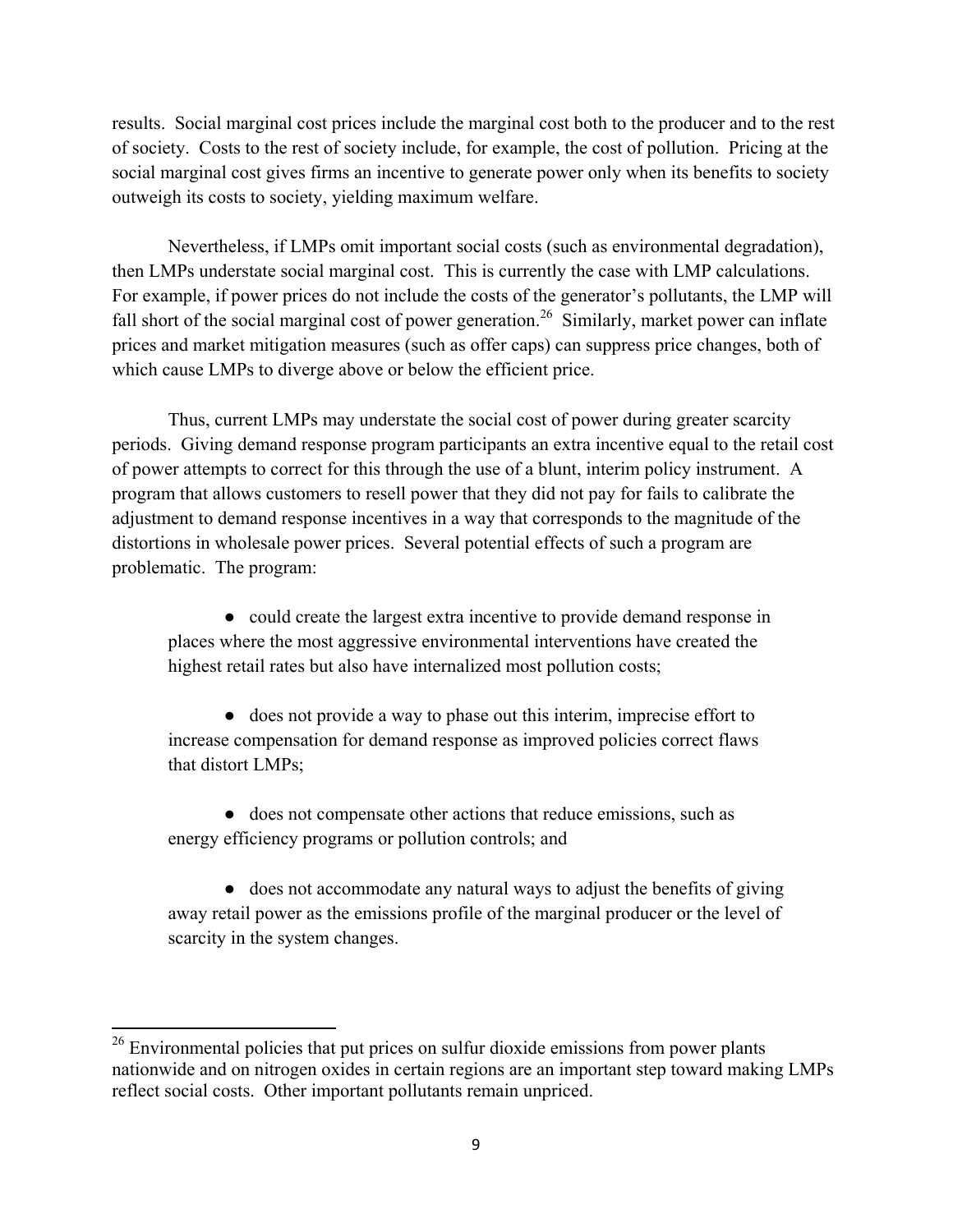If FERC needs an interim solution, it should not implement a program allowing demand response providers to pay nothing for the power they resell. Rather, FERC should take direct action to adjust LMPs (or, if necessary, the compensation of demand response providers), and should articulate the conditions under which such interventions would be phased out.

In the longer term, policy makers can provide more efficient compensation for demand response by taking steps to improve market operations and make LMPs more accurate. These steps include (1) adjusting LMPs to better reflect the full social costs of electricity, (2) improving the accuracy of retail pricing and otherwise facilitating greater demand elasticity (to curtail potential market power), and (3) reducing dependence on offer caps and capacity markets.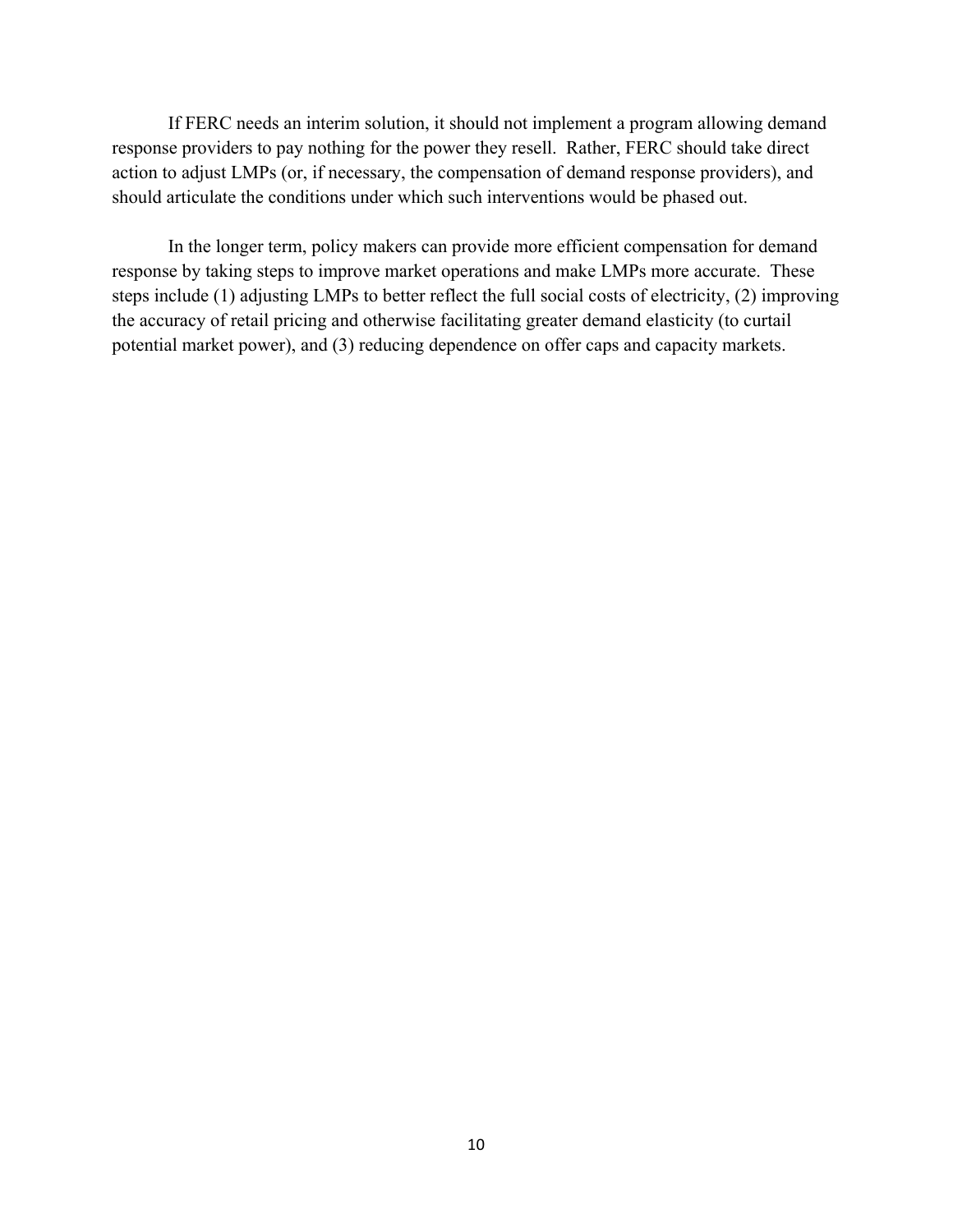### **Appendix: Examples**

## Example 1: Charging for Power Consumed, but Giving Away Power That Is Resold, Can Create Flawed Incentives

 Consider a firm that can convert a megawatt-hour (MWh) of electricity into a product worth \$100. For simplicity, assume that the firm has no costs other than the cost of the electricity it uses. This example uses the phrase "operate" to mean "consume exactly one MWh." Thus, \$100 is the marginal benefit of the firm's operating and consuming one MWh of power. The firm has a contract that charges it \$60/MWh for power on any afternoon. Consider an afternoon when the LMP is \$90/MWh. We reach an efficient allocation if the firm operates whenever the marginal benefits of its operation exceed the marginal cost (which is the LMP). Because the marginal benefit (\$100/MWh) exceeds the marginal cost (*i.e.*, the LMP of \$90/MWh), the firm should operate. If the firm has to pay \$60 for each MWh it consumes or provides as demand response, the \$40/MWh it can earn from operating outweighs the \$30/MWh it can earn from providing demand response. In that case, the firm will operate, which is the choice that yields the greatest benefit to society.<sup>27</sup> But if the firm pays nothing for the power that it resells as demand response, then it will earn \$90/MWh from providing demand response, which is far more attractive than the \$40/MWh it can earn from operating. It would be more efficient for society, however, if the firm operated instead of reselling the power. Charging this firm nothing for the power that it resells as demand response gives it an inefficient incentive to provide demand response whenever the LMP is greater than \$50/MWh and less than \$100/MWh.

#### Example 2: The Importance of Defining Property Rights Appropriately

 Demand response programs often are added on top of existing rate structures that do a poor job of defining and pricing the property right to use power during periods when wholesale power is expensive. These poorly defined property rights are typical of rates that are timeinvariant or otherwise prevent customers from experiencing day-to-day, hour-to-hour variations in costs.<sup>28</sup> By contrast, this problem does not exist when retail customers pay real-time prices, nor does it arise when they can decide whether to buy price insurance.29

<sup>&</sup>lt;sup>27</sup> This assertion holds for any fixed price "P": the firm will make the right choice to operate if it earns \$100-P for operating and \$90-P for providing demand response, because it will operate whenever  $(100-P)>(90-P)$  – which in turn can be simplified by subtracting 90 from both sides and adding P to both sides to yield a condition that is always true, namely, 10>0.

<sup>&</sup>lt;sup>28</sup> Traditional time-of-use pricing – which offers the same peak and off-peak prices every day within a season – exhibits a muted version of the same flaws.

<sup>&</sup>lt;sup>29</sup> Borenstein, *supra* note 24, discusses the effectiveness of appropriate rights definitions.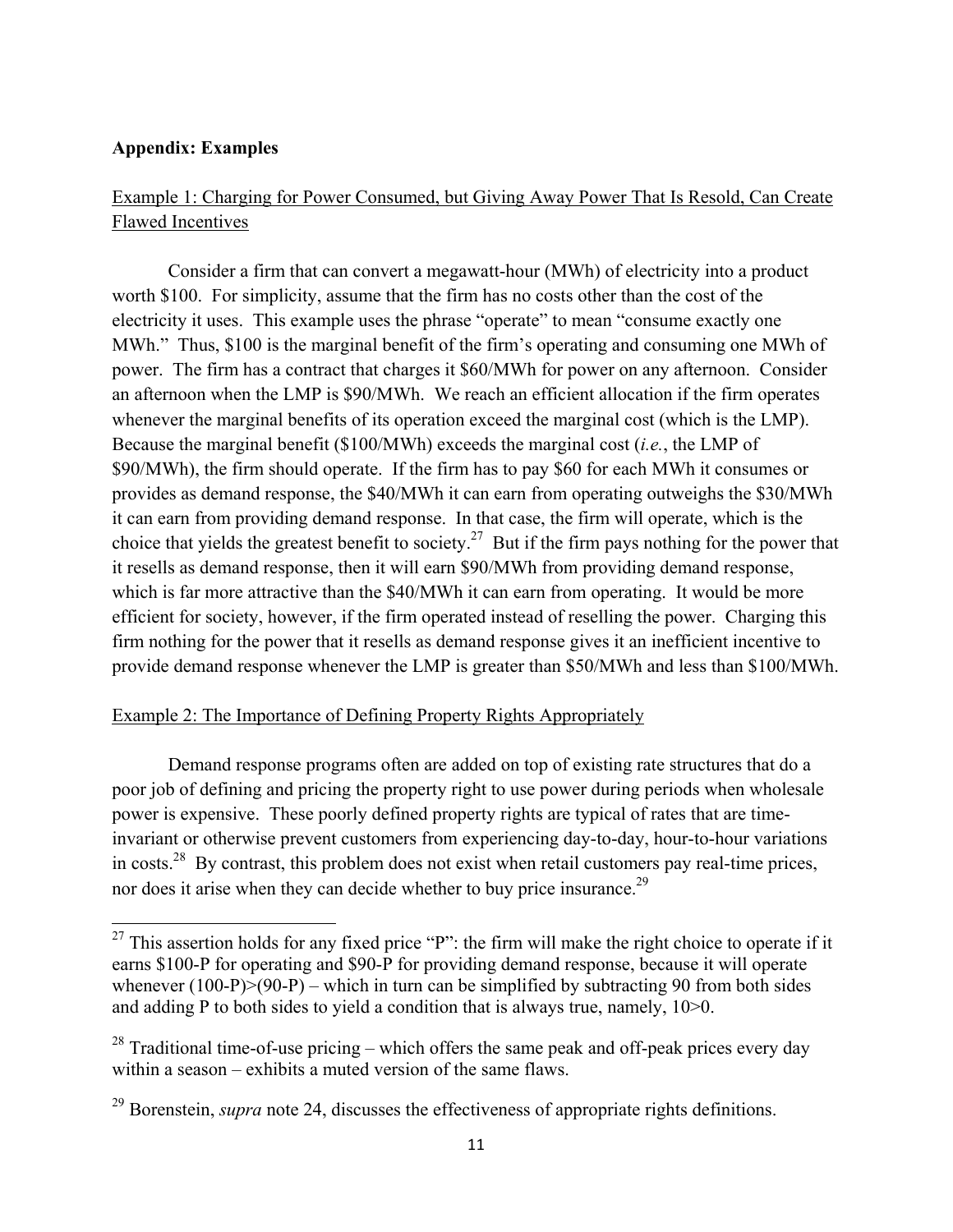Time-invariant retail pricing forces customers to buy a bundle of two products – electric power and mandatory insurance against price variability. The insurance bestows on customers a valuable, unlimited right to use high-cost power at an averaged-out price during high-cost periods. The costs of this ill-defined, ill-priced right are spread across all the customers on the rate, regardless of whether they want that right or the responsibility to pay for it. The cost of insurance reflects costs of building and operating a system that can handle overconsumption of power during high-cost periods that occur only because customers do not have to pay the true costs of power.

Demand response programs begin to address this overconsumption. A power system with time-invariant prices subsidizes power consumption during high-cost periods and penalizes consumption during low-cost periods. The example below illustrates how a combination of demand response and time-invariant retail prices can alleviate some, but not all, of the losses to society stemming from time-invariant retail prices. The example does not capture the fact that, if there is enough demand response, then peak-period prices will fall and the cost of price insurance will drop.

Consider the following example: There is an electricity market where the typical customer buys 1 unit on low-demand days when the LMP is \$50/MWh and buys 2 units on highdemand days when the LMP is \$250/MWh. For this example, we assume that there are 8 lowdemand days for every high-demand day. Thus, the time-invariant or average price is \$90/MWh<sup>30</sup>

Consider a firm in that market that can convert 1 MWh of power to a product worth \$85. The firm should operate on every low-demand day because that creates \$35/MWh of social surplus, and it will have incentives to do so if it buys power under a real-time pricing system that offers it power at the LMP of \$50/MWh.

By contrast, if the firm is on time-invariant pricing without demand response, it will never operate and society will never realize any of the social benefit that its operations would have created. The problem arises because time-invariant pricing forces the firm to buy a price hedge bundled with its power. In this example, the cost of power plus the hedge is greater than the benefit to the firm from consuming power.

<u> 1989 - Johann Stein, marwolaethau a gweledydd a ganlad y ganlad y ganlad y ganlad y ganlad y ganlad y ganlad</u>

<sup>&</sup>lt;sup>30</sup>  $[(8 \text{ days } x \text{ 1 unit } x \text{ $50}) + (1 \text{ day } x \text{ 2 units } x \text{ $250)}]/10 \text{ total units} = $90$ . For the sake of simplicity, we assume away the distribution utility's costs, so that retail prices are just the average of the appropriate wholesale prices.